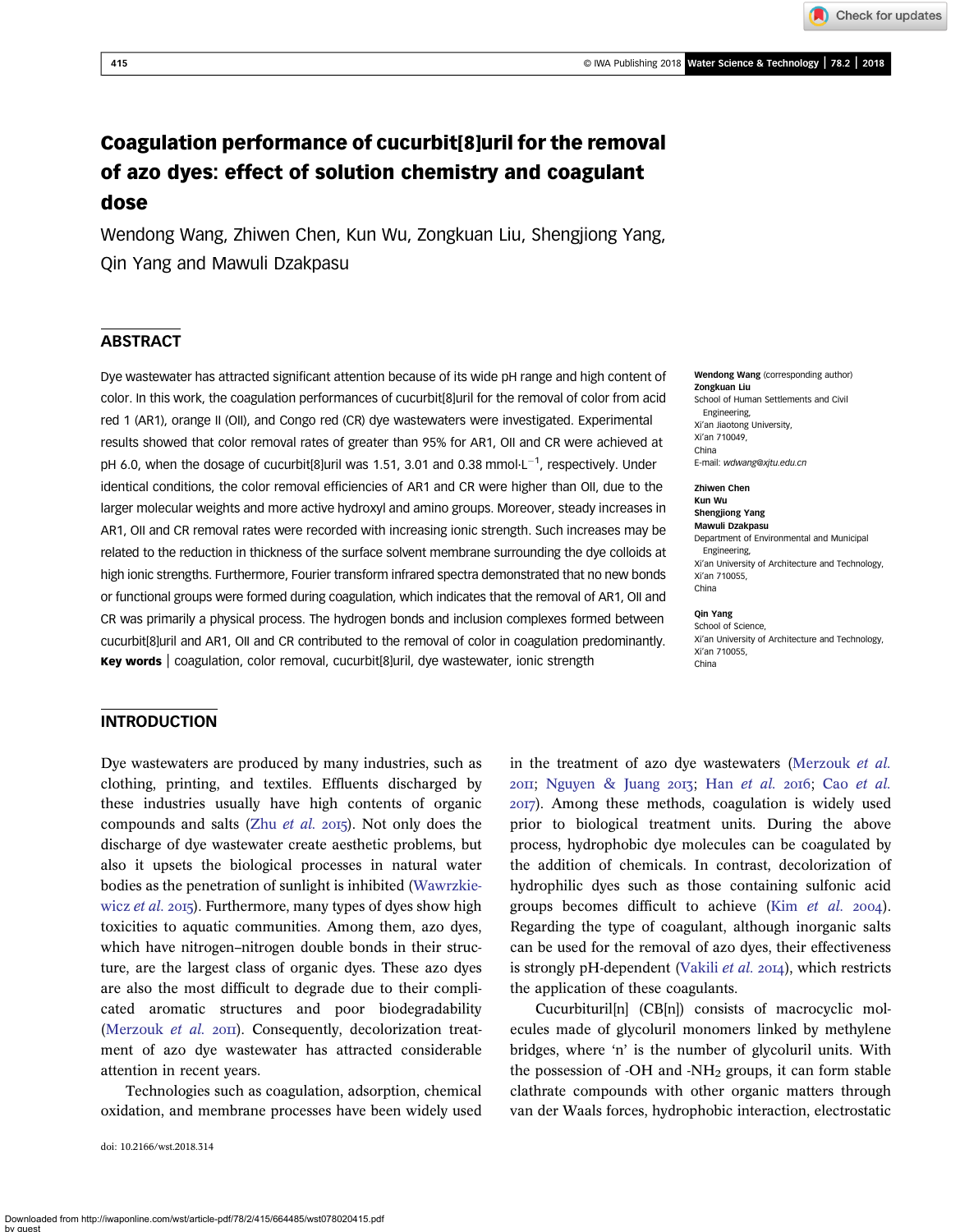force and hydrogen bonding [\(Wang](#page-8-0) et al. 2016). Furthermore, CB[n] has a relatively stable chemical structure and low toxicity to aquatic communities (Xiao [et al.](#page-8-0) 2013). Therefore, its application in water treatment has been burgeoning in recent years. CB[6] was first used as an adsorbent in the treatment of reactive orange 96, reactive red 198, and reactive red 120 dye wastewaters and exhibited a high adsorption efficiency [\(Karcher](#page-7-0) et al. 2001). Recently, [Yang](#page-8-0) [et al.](#page-8-0) (2012) determined that magnetic CB[n] could adsorb HA (humic acid) effectively from micro-polluted water.

Nevertheless, dye wastewater often has a high ionic strength (as sodium salts are added to dyebaths), which makes CB[6] unlikely to perform well as an adsorbent because of the damage to its structure by the notable increase in its solubility. [Buschmann](#page-7-0) et al.  $(1994)$  used CB[6], which was fixed on silica through physical precipitation. However, adhesion forces could not prevent its dissolution. Efforts to fix CB[n] on a support material have been made in other works (Xiao *[et al.](#page-8-0)* 2013), but to date, there are no reports regarding a successful attempt for azo dye adsorption. It should be noted that although the solubility of cucurbiturils in high ionic strength solutions is high, it decreases notably when the dye are adsorbed on it ([Karcher](#page-7-0) *et al.* 1999). Moreover, most of the azo dyes have large molecular weights and show typical colloidal characteristics. Considering its good adsorption performance, CB[n] may be used as an alternative coagulant for the enhanced removal of color from azo dye wastewater. However, the coagulation performance of CB[n] has rarely been reported in the literature.

The primary objective of this work, therefore, is to investigate (i) the coagulation performance of CB[8] in the removal of color from azo dye wastewaters containing acid red 1 (AR1), orange II (OII), and Congo red (CR), respectively, with sulfonic acid groups in their structure and (ii) the effects of pH and ionic strength on the coagulation process. The mechanisms of coagulation using CB[8] are discussed referencing the experimental results.

## MATERIALS AND METHODS

#### Synthetic test water

All chemicals were purchased from Sigma Aldrich (USA). The characteristics of three dyes, AR1 (2,7 naphthalenedisulfonic acid, 5-(acetylamino)-4-hydroxy-3-(2 phenyldiazenyl)-, disodium salt), OII (tetrasodium salt of 4-amino-5-hydroxy-3,6-bis((4-((2-(sulfooxy) ethyl) sulfonyl)

phenyl)azo)-2,7naphthalenedisulfonic acid) and CR  $(s$ odium salt of  $3,3'$ - $($ [1,1'-biphenyl]-4,4'-diyl) bis  $(4$ -aminonaphthalene-1-sulfonic acid)), are listed in [Table 1](#page-2-0). Synthetic wastewater was prepared by adding a measured amount of AR1, OII, or CR into distilled water to maintain an initial concentration of 50 mg·L<sup>-1</sup>. The alkalinity of the synthetic wastewater, adjusted using NaHCO<sub>3</sub>, was 1.2 mmol $\cdot$ L<sup>-1</sup>. The maximum absorption wavelength and absorbance of the synthetic wastewater were determined to be 531 nm and 1.90 for AR1, 484 nm and 2.89 for OII, and 495 nm and 1.32 for CR, respectively.

#### Preparation of coagulant usage solution

The coagulant (CB[8]) was synthesized and purified following the method suggested by Bi [et al.](#page-7-0)  $(2007)$ . To create a CB[8] usage solution, 2.5 g of CB[8] was mixed with 50 mL deionized water. The dissolving process was performed under a supersonic wave environment for 30 min. The mixture was centrifuged at 5,000 rpm for 20 min, and then the residual solids were removed. The concentration of CB[8] dissolved in solution was determined to be 4.2 mmol $\cdot L^{-1}$ , based on the amounts of total added and the residual CB[8].

#### Coagulation tests

The synthetic wastewater was coagulated using a jar tester (MY3000-6, Meiyu Water Industry Technology Development Co. Ltd, China) with the CB[8] usage solution. The coagulation procedure, which was obtained based on the removal efficiency of azo dyes, involved rapid mixing at 250 rpm for 1.0 min, followed by 15.0 min of flocculation at 75 rpm, and 30.0 min settling. A 20 mL water sample was taken from 2.0 cm below the water surface.

## Effects of coagulant dosage, pH, and ionic strength on the removal of azo dyes

The effects of coagulant dosage, pH, and ionic strength on the coagulation performance of CB[8] were investigated using single-factor testing method [\(Table 2\)](#page-2-0). Solution pH was adjusted using  $0.1 \text{ mol} \cdot \text{L}^{-1}$  HCl and  $0.1 \text{ mol} \cdot \text{L}^{-1}$ NaOH. Except for the experiment investigating the effects of pH on hydrophilic dye removal, the pH of the synthetic wastewater was controlled at 6.0. The effects of ionic strength on the removal of AR1, OII, and CR were examined by adding pre-determined amounts of stock solutions of 1.0 mol $\text{L}^{-1}$  NaCl to the synthetic wastewater. Water temperature was controlled at  $15^{\circ}$ C (the average temperature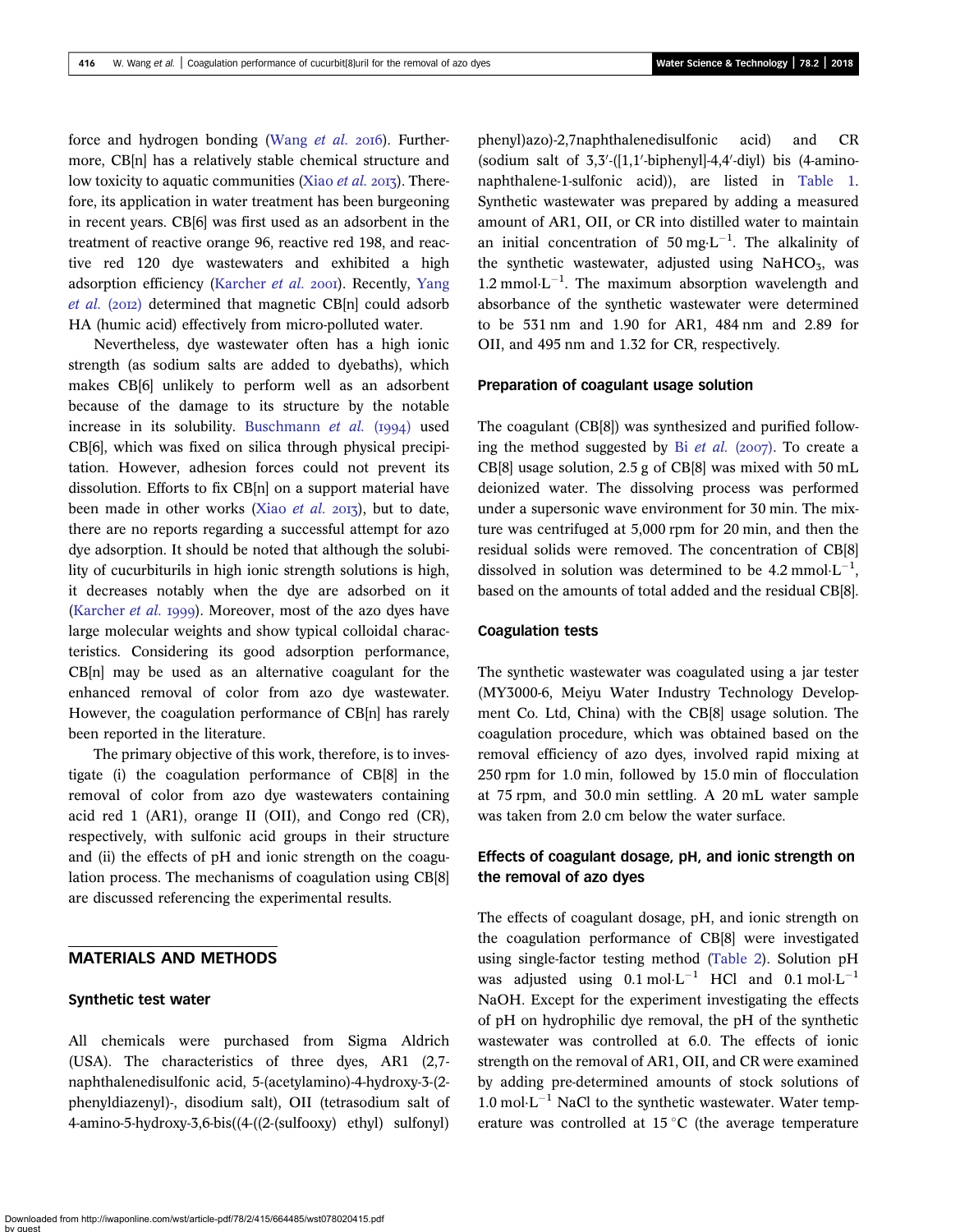| Name      | <b>Molecular weight (Dalton)</b> | <b>Molecular structure</b>                                  | Wavelength (nm) | <b>Absorbance</b> |
|-----------|----------------------------------|-------------------------------------------------------------|-----------------|-------------------|
| $\rm AR1$ | 509.4                            | $o=$<br>$\circ$<br>$= 0$<br>ö<br>$\Omega$<br>Na             | 531             | $1.90\,$          |
| $\rm OII$ | 350.3                            | O<br>-ONa<br>HO.                                            | 484             | 2.89              |
| $\rm CR$  | 696.6                            | $H_2N$<br>NaO<br>ONa<br>$\sum_{i=1}^{n}$<br>NH <sub>2</sub> | 495             | $1.32\,$          |

<span id="page-2-0"></span>Table 1 | The structure, molecular weight, maximum absorbance, and maximum wavelength of the selected azo dyes

of dye wastewaters in winter in China) throughout the experiment.

#### Water quality and coagulant structure analysis

The color removal rate (R%) of AR1, OII, and CR was calculated according to Equation (1). Both  $A_0$  and A, which showed a linear relationship with the concentration of dyes, were determined with a UV-visible spectrometer (UV-1650PC, Shimadzu, Japan) (Shi [et al.](#page-7-0) 2007). To avoid

the interference of solution pH, the pH of water samples was adjusted to about 7.0 using  $0.1 \text{ mol} \cdot L^{-1}$  HCl and  $0.1 \text{ mol} \cdot \text{L}^{-1}$  NaOH before conducting determination. The zeta potential  $(\zeta)$  of the coagulated water was measured using a zeta meter (Nano-Z, Malvern, UK). The solution pH was determined using a pH meter (Model 828, Thermo Electron Corporation, USA).

$$
R^{(0)}(0) = (1 - A/A_0) \times 100
$$
 (1)

Table 2 | Synthetic wastewater quality, coagulant dosage, and corresponding levels selected in single-factor experiments

|                | Levels selected for pH, ionic strength, and CB[8] dosage<br>(mmol $\cdot$ L <sup>-1</sup> , except for pH) |                |      |      |                |      |      |                          |                              |      |           | <b>Dye</b>               |                           |                                      | Ionic                       |
|----------------|------------------------------------------------------------------------------------------------------------|----------------|------|------|----------------|------|------|--------------------------|------------------------------|------|-----------|--------------------------|---------------------------|--------------------------------------|-----------------------------|
| <b>Factors</b> | (1)                                                                                                        | (2)            | (3)  | (4)  | (5)            | (6)  | (7)  | (8)                      | (9)                          | (°C) | pН        | content<br>$(mg·L^{-1})$ | <b>Turbidity</b><br>(NTU) | <b>Alkalinity</b><br>$(mmol·L^{-1})$ | strength<br>$(mmol·L^{-1})$ |
| pH             | 2.0                                                                                                        | 4.0            | 5.0  | 6.0  | 7.0            | 8.0  | 9.0  | $\overline{\phantom{0}}$ | $\overline{\phantom{0}}$     | 15   | $var.*^*$ | 50.0                     | 4.8                       | 1.2                                  | 1.20                        |
| Ionic strength |                                                                                                            | 1.20 2.91 9.75 |      |      | 18.3 35.4 52.5 |      | 86.7 | $\overline{\phantom{a}}$ | $\qquad \qquad \blacksquare$ | 15   | 6.0       | 50.0                     | 4.8                       | 1.2                                  | var.                        |
| CB[8] dosage   | 0.15                                                                                                       | 0.23           | 0.30 | 0.38 | 0.75           | 1.51 | 2.26 | 3.01                     | 3.77                         | 15   | 6.0       | 50.0                     | 4.8                       | 1.2                                  | 1.20                        |

\*Water temperature; \*\*the variable parameter.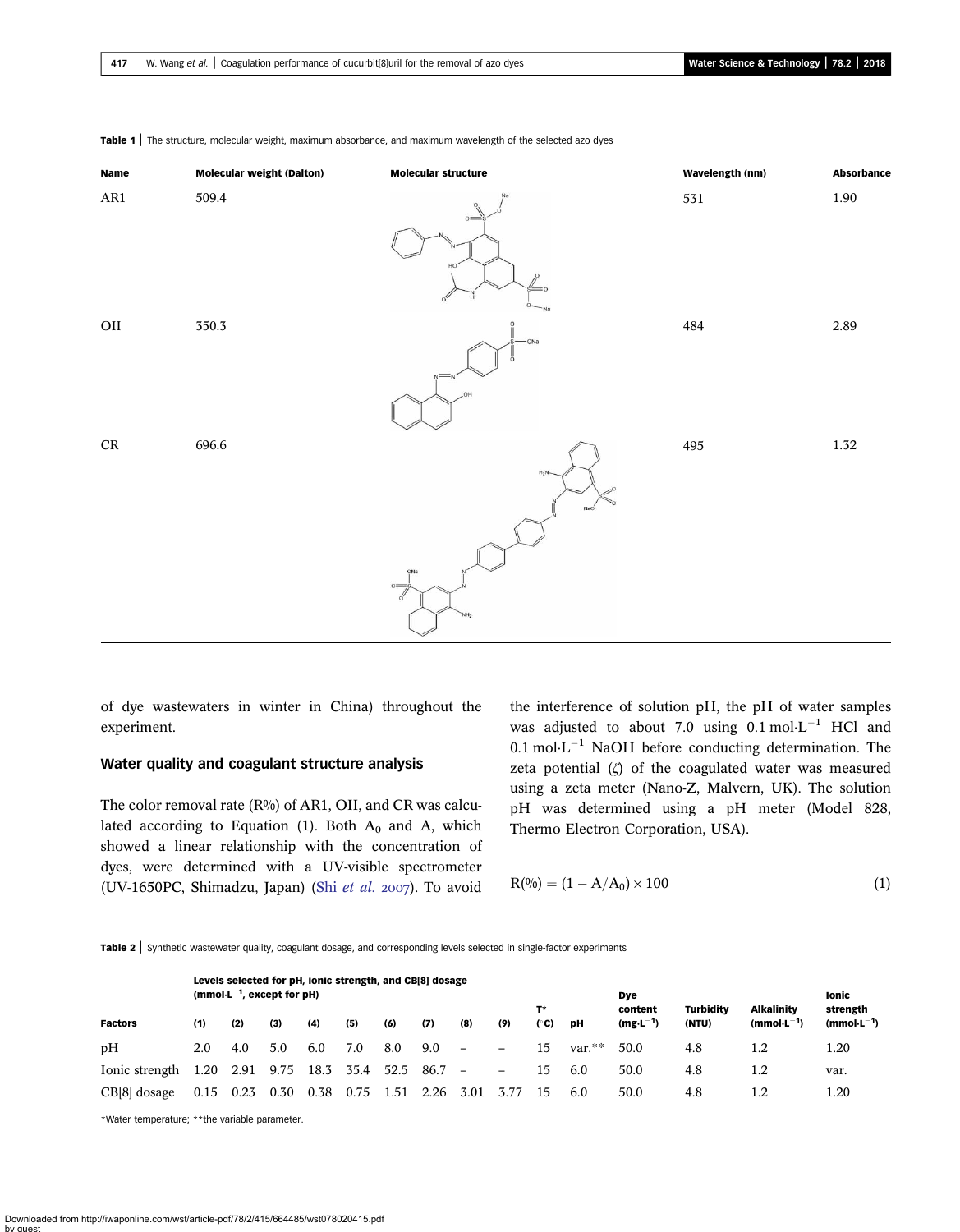<span id="page-3-0"></span>where  $A_0$  and A are the absorbance of the dyeing wastewater before coagulation and after 30 min of settling at the maximum wavelength of the corresponding hydrophilic azo dye.

To observe the structural characteristics of the CB[8] and the flocs formed after coagulation, infrared analysis was conducted using an infrared spectrometer (IFS 55, Bruker, Germany) in transmission mode (200 scans collected at  $2 \text{ cm}^{-1}$  resolution in the 4,000–400 cm<sup>-1</sup> range). The primary Fourier transform infrared (FT-IR) bands were assigned according to the method described by Gu [et al.](#page-7-0) (2000).

## RESULTS AND DISCUSSION

## Effects of coagulant dosage on the removal of AR1, OII, and CR

The experiments were conducted at  $pH$  6.0 and 15 °C. Similar to HAs, AR1 showed typical colloidal characteristics [\(Merzouk](#page-7-0) *et al.* 2011). As the CB[8] dosage increased, the decolorization efficiency of AR1 dye wastewater increased sharply (Figure 1). At the coagulant dosage of 0.75 mmol $\cdot$ L<sup>-1</sup>, its color removal rate was above 90%. However, it was only when the color removal rate was above 95%, corresponding to a CB[8] dosage of 1.51 mmol $\cdot L^{-1}$ , could the color removal be sufficiently visible to the naked eye. With increasing CB[8] dosage, the zeta potential of the coagulated system rose steadily (Figure 1). This phenomenon may be primarily related to the hydrolysis process of CB $[8]$  [\(Mock & Shih](#page-7-0) 1986). The zeta



Figure 1 | Effects of CB[8] dosage on the removal of color from AR1, OII, and CR dyeing wastewaters at pH 6.0 (dye concentration  $=$  50 mg·L<sup>-1</sup>). Error bars represent standard error of three replicates

potential of the coagulation system was close to zero when the CB[8] dosage was 1.51 mmol $\cdot L^{-1}$ . However, the color removal rate of AR1 was not the optimum at this point. It is theorized that if charge neutralization is the only path for coagulation, the zeta potential should be in excellent correlation with the coagulation dosage and optimal efficiency is achieved when zeta potential is close to zero [\(Pefferkorn](#page-7-0) ). This suggested that the removal of AR1 was not entirely dependent on the charge neutralization function of CB[8]. Other factors, such as the adsorption-bridge building effect, may also contribute to the removal of AR1.

OII is also a water-soluble acidic dye ([Ramavandi](#page-7-0) et al. ). Because the structure has a lower number of active groups, such as -OH and -NH<sub>2</sub> that may interact with CB[8], the decolorization efficiency in the coagulation process might be affected. As shown in Figure 1, the color removal rate of OII was 69.5% at the coagulant dosage of 0.75 mmol $\cdot$ L<sup>-1</sup>. From the macro view, the color of the coagulation effluent did not vary significantly from the original water. To achieve a removal rate of above 95%, CB[8] dosage was increased to approximately 2.26 mmol $\cdot L^{-1}$ , which was higher than the minimum dosage for AR1 under the same condition. With increasing CB[8] dosage, the zeta potential in the OII coagulation system also rose steadily (Figure 1). Similar to AR1 wastewater, OII wastewater did not achieve optimal coagulation efficiency under the condition where zeta potential was close to neutral. Nonetheless, it still showed a slow upward trend with increasing dosages of CB[8].

Compared with AR1 and OII, CR has the largest molecular weight [\(Table 1](#page-2-0)). Its molecule also contains the largest number of active groups. Under the same water quality conditions, the decolorization efficiency of CR dye wastewater was the best (Figure 1). The coagulation test results showed a favorable decolorization efficiency (94%) at a coagulant dosage of 0.15 mmol $L^{-1}$  (Figure 1). In the case of the coagulant dosage of 0.38 mmol $\cdot L^{-1}$ , the color removal rate reached 98%, and the zeta potential of the coagulation system was  $-4.83$  mV. This finding indicated that when applying CB[8] as a coagulant, similar coagulation mechanisms existed for AR1, OII and CR dyes. In addition to charge neutralization, other processes may have also contributed to the decolorization of the selected hydrophilic azo dye wastewaters.

## Effects of solution pH on the removal of AR1, OII, and CR in coagulation

For AR1 synthetic wastewater, a minimal impact of pH on the decolorization efficiency was observed at pH 2.0–8.0,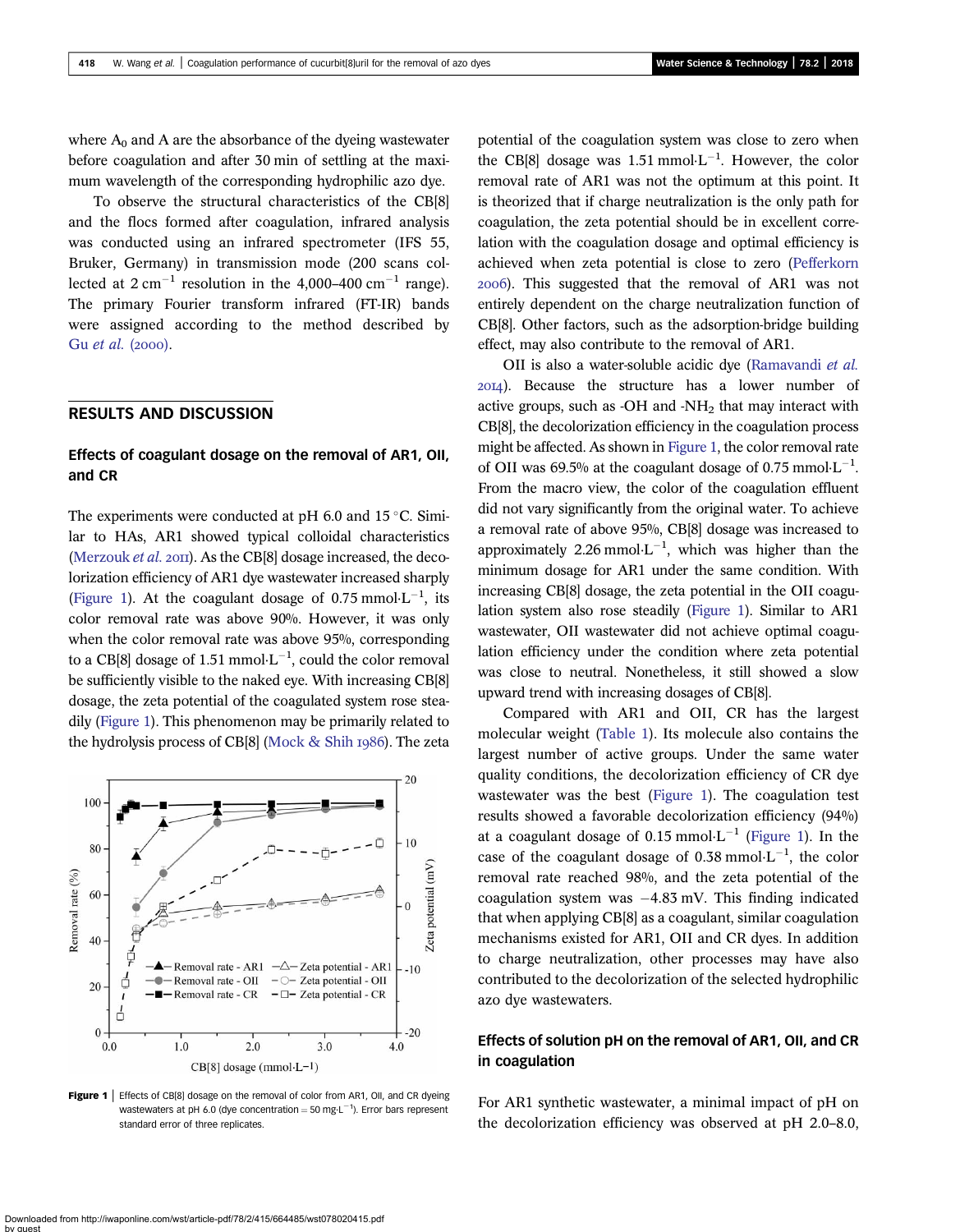<span id="page-4-0"></span>whereby the color removal rate remained approximately 91% at the coagulant dosage of 0.75 mmol $\cdot L^{-1}$  (Figure 2). Meanwhile, the zeta potential of the coagulation system was positive under acidic conditions and decreased significantly with increasing pH. The decreasing charges on the AR1 molecule likely contributed to its high removal rate at pH levels below 8.0. At pH  $>8.0$ , the zeta potential became negative and continually decreased with increasing pH. Because the increased electrostatic repulsion inhibited the aggregation of colloidal particles [\(Merzouk](#page-7-0) *et al.*  $20\text{H}$ ), the color removal rate of AR1 declined significantly to 85% at pH 9.0.

It should be noted that although the zeta potential of AR1 had a greater amplitude variation under acidic conditions, decreasing from 15.5 mV at pH 2.0 to approximately 0.0 mV at pH 7.0, the decolorization efficiency was not noticeably affected (Figure 2). In contrast, when the pH was increased to 9.0, the zeta potential of AR1 was further reduced to  $-7.23$  mV. Although the absolute variation was far below 15.5 mV, the decolorization efficiency of AR1 reduced by 6% after coagulation. A similar phenom-enon was observed by [Chen](#page-7-0) et al.  $(20I0)$  where polyferric chloride–polyamine dual-coagulants were used in the coagulation of synthetic reactive red wastewater. This finding further indicated that except for charge neutralization, other factors, such as adsorption-bridge building effects, may have contributed to the flocculation of AR1.

Compared with AR1, OII and CR displayed similar removal properties with variations in pH. At pH 4.0, the zeta potential of OII and CR approached neutral,



Figure 2 | Effects of pH on the removal of color from AR1, OII, and CR dyeing wastewaters (dye concentration = 50 mg·L<sup>-1</sup>, CB[8] dosage = 0.75 mmol·L<sup>-1</sup>). Error bars represent standard error of three replicates.

corresponding to maximum removal levels of 73.3% and 99%, respectively (Figure 2). Conversely, at pH levels below and above 4.0, the increased absolute value of the zeta potential inhibited their removal by coagulation. Such a phenomenon demonstrated that charge neutralization did contribute to the removal of OII and CR in coagulation. However, the variations in decolorization efficiency of OII and CR did not correlate with the reduction of the zeta potential (Figure 2). Nonetheless, although the zeta potentials of CR and AR1 dye wastewaters were similar, the color removal rate of CR was much higher than that of AR1, which was likely due to differences in their molecular structures.

[Merzouk](#page-7-0) *et al.* (2011) applied alum for coagulation of a red dye synthetic wastewater and determined that the color removal efficiency was significantly affected by pH. Effective removal of color in the red dye wastewater was achieved at pH 4.0–6.1. Nevertheless, even at pH 6.1, only 73% of the color was removed at the alum dosage of  $50 \text{ mg} \cdot \text{L}^{-1}$ . By changing chemical coagulation to electrocoagulation (wastewater conductivity =  $2.4 \text{ mS} \cdot \text{cm}^{-1}$ , residence  $time = 14$  min), the color removal efficiency increased to 82% under the same pH and coagulant dosage [\(Merzouk](#page-7-0)  $et$  al. 2011). Considering that most actual azo dye wastewaters present a certain acidity or alkalinity, it is necessary to strictly control the pH of the wastewater when conventional coagulants, such as alum, are used. By contrast, CB [8] has a broad optimal pH range of 2.0–9.0 for the removal of AR1 in coagulation, 2.0–8.0 for OII, and 2.0–9.0 for CR (Figure 2). Thus, color removal efficiencies could be significantly improved (above 98% for AR1, OII, and OII) without pH adjustment, enabling CB[8] to be used as an alternative choice for the coagulation of dye wastewater.

## Effects of ionic strength on color removal from AR1, OII, and CR in coagulation

In addition to acids and bases, salts, including sodium carbonate, sodium bicarbonate, sodium polyphosphate, sodium chloride, sodium sulfate and sodium dithionate, are usually added in the printing process ([Al-Degs](#page-7-0) et al. ). Most of these salts are finally transferred to the aqueous phase, causing dyeing wastewaters to exhibit strong ionic strengths. Variations in ionic strength may affect the speciation of dyes and the hydrolysis of CB[8], thus affecting the removal of color in coagulation. In this paper, NaCl was used to adjust the ionic strength of the AR1, OII and CR synthetic wastewaters. With increasing ionic strength, the zeta potential of the coagulation system showed a notable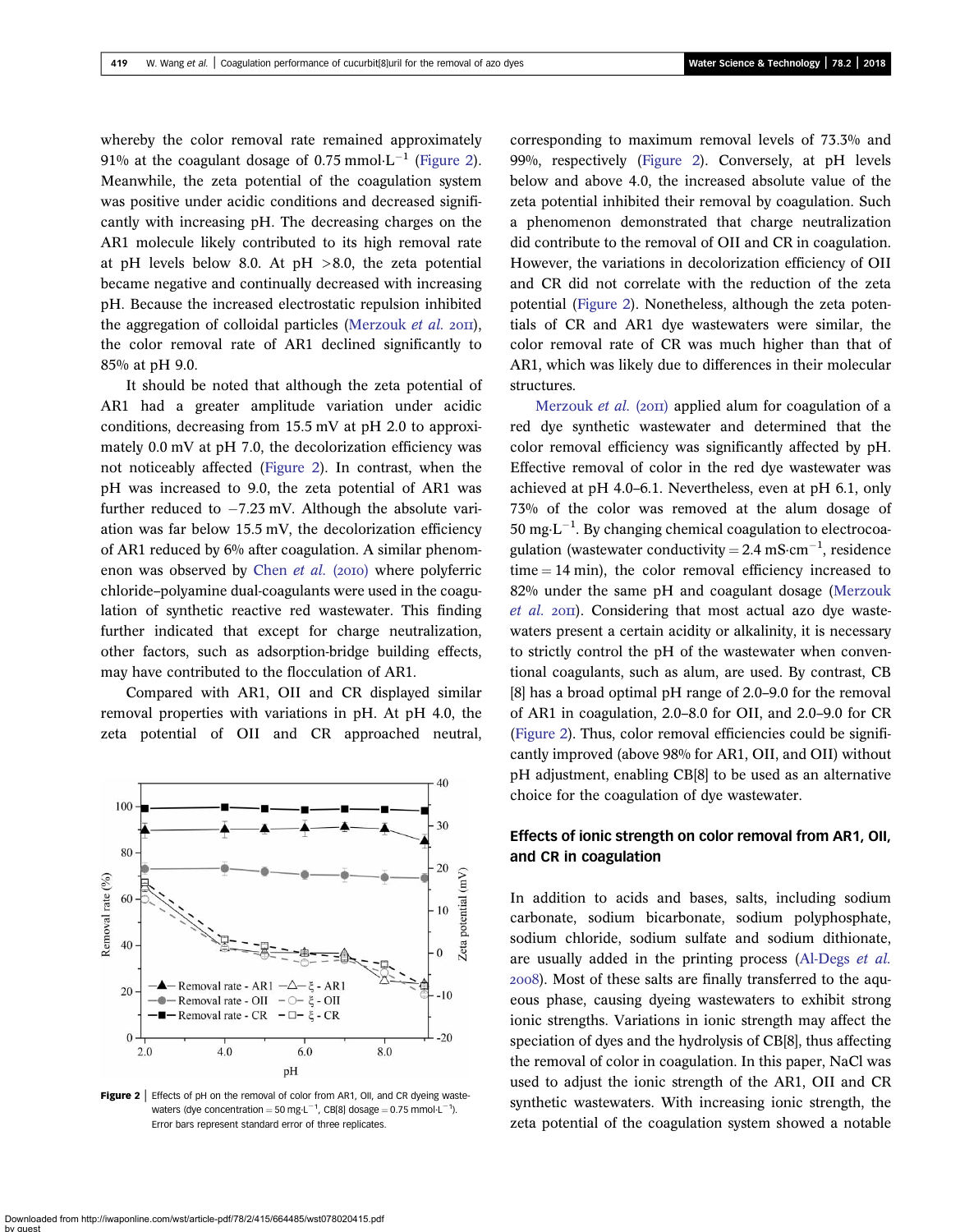upward trend (Figure 3). When the ionic strength increased from 1.20 to 86.7 mmol $\cdot L^{-1}$ , the zeta potential of AR1, OII and CR increased from  $-1.2$ ,  $-1.9$ , and 0.03 mV to 13.2, 12.8, and 15.2 mV, respectively.

Based on the above discussion, it could be concluded that the increase of absolute zeta potential inhibits the coagulation process of AR1, OII and CR. With the introduction of NaCl to the synthetic wastewater, the zeta potential of AR1, OII and CR increased notably (Figure 3). However, the color removal rates of the corresponding wastewaters did not decrease but increased to variable degrees. Additionally, the stronger the ionic strength, the better the decolorization efficiencies. [Esmaeli](#page-7-0) et al.  $(2013)$ also demonstrated that the presence of salts increased the decolorization efficiency of dye wastewater. This finding illustrated that charge neutralization was likely not the major reason for the destabilization of AR1, OII and CR. The effects of ionic strength on the coagulation process may be related to variations in the physicochemical characteristics of the colloids.

At a coagulant dosage of 0.75 mmol $\cdot$ L<sup>-1</sup>, as NaCl was introduced, the decolorization rate of AR1 increased slowly. When the ionic strength was  $18.3 \text{ mmol·L}^{-1}$ , the removal rate of color was 93.1%, which increased to 95.6% as the ionic strength increased to 86.7 mmol $\cdot L^{-1}$ (Figure 3). Although only 2.5% improvement in AR1 removal was achieved, the treated water appeared visibly cleaner to the naked eye. Conversely, there was no apparent variation in the color removal rate of CR within the studied



Figure 3 | Effects of ionic strength on the removal of color from AR1, OII, and CR dyeing wastewaters (pH = 6.0, dye concentration = 50 mg·L $^{-1}$ , CB[8] dosage  $=$  0.75 mmol $\cdot$ L<sup>-1</sup>). Error bars represent standard error of three replicates.

ionic strengths, which was possibly due to the larger number of active groups on its molecule. Compared with AR1 and CR, ionic strength notably improved the decolorization rate of OII in coagulation. When the ionic strength was 18.3 mmol $\cdot$ L<sup>-1</sup>, the color removal rate of OII was 83.1%, increasing to 90.3% when the ionic strength of the synthetic wastewater was 86.7 mmol $\cdot$ L<sup>-1</sup> (Figure 3).

#### Mechanism of AR1, OII and CR coagulation by CB[8]

As shown in [Figure 1,](#page-3-0) the zeta potentials of AR1, OII and CR increased with the addition of the coagulant. This increase indicated that CB[8] had a positive charge that may be produced by the protonation of nitrogen and oxygen with the formation of  $=N-H^+$  and  $=O-H^+$  under neutral and acidic conditions ([Mock & Shih](#page-7-0) 1986). Accordingly, electrical double-layer compression or charge neutralization might contribute to the removal of negatively charged AR1, OII and CR in coagulation. The achievement of optimal coagulation efficiencies at zeta potentials close to zero for AR1, OII and CR in the coagulation system confirms this. Unlike coagulants with small molecules, CB[8] has a large three-dimensional cage-like structure. Therefore, its impact on the zeta potential of the dye particles is considered to be mainly charge neutralization but not electrical double-layer compression ([Huang](#page-7-0) *et al.* 2014).

Furthermore, there are several phenolic hydroxyl and amino groups on the molecules of AR1, OII and CR, which might form hydrogen bonds (a typical type of 'bridge') with the O and N existing on the molecular CB[8] ([Figure 4\)](#page-6-0). Furthermore, inclusion complexes may form between CB[8] and selected dyes, providing another type of 'bridge' in the coagulation process ([Karcher](#page-7-0) et al. 1999). Under the adsorption-bridge building effect, destabilization and aggregation of dye molecules occurred with the formation of dye–CB–dye flocs ([Figure 4](#page-6-0)). Moreover, part of the dyes might also be removed by the porous flocs through sweep flocculation [\(Duan & Gregory](#page-7-0) 2003), which contributed an extra 20–40% of HA removal when CB[8] was not used as an adsorbent but a coagulant under the same condition ([Wang](#page-8-0) et al. 2016). Accordingly, CB[8] showed a strong capacity for the removal of hydrophilic AR1, OII and CR dyes in coagulation.

The FT-IR spectra of AR1, OII, and CR flocs which were formed in coagulation exhibited no new peaks, which indicated that the coagulation of selected hydrophilic azo dyes by CB[8] is mainly a physical process ([Figure 5](#page-6-0)). The bands at  $3,430 \text{ cm}^{-1}$  and  $1,620 \text{ cm}^{-1}$ , which correspond to O-H and N-H stretching, respectively, became stronger,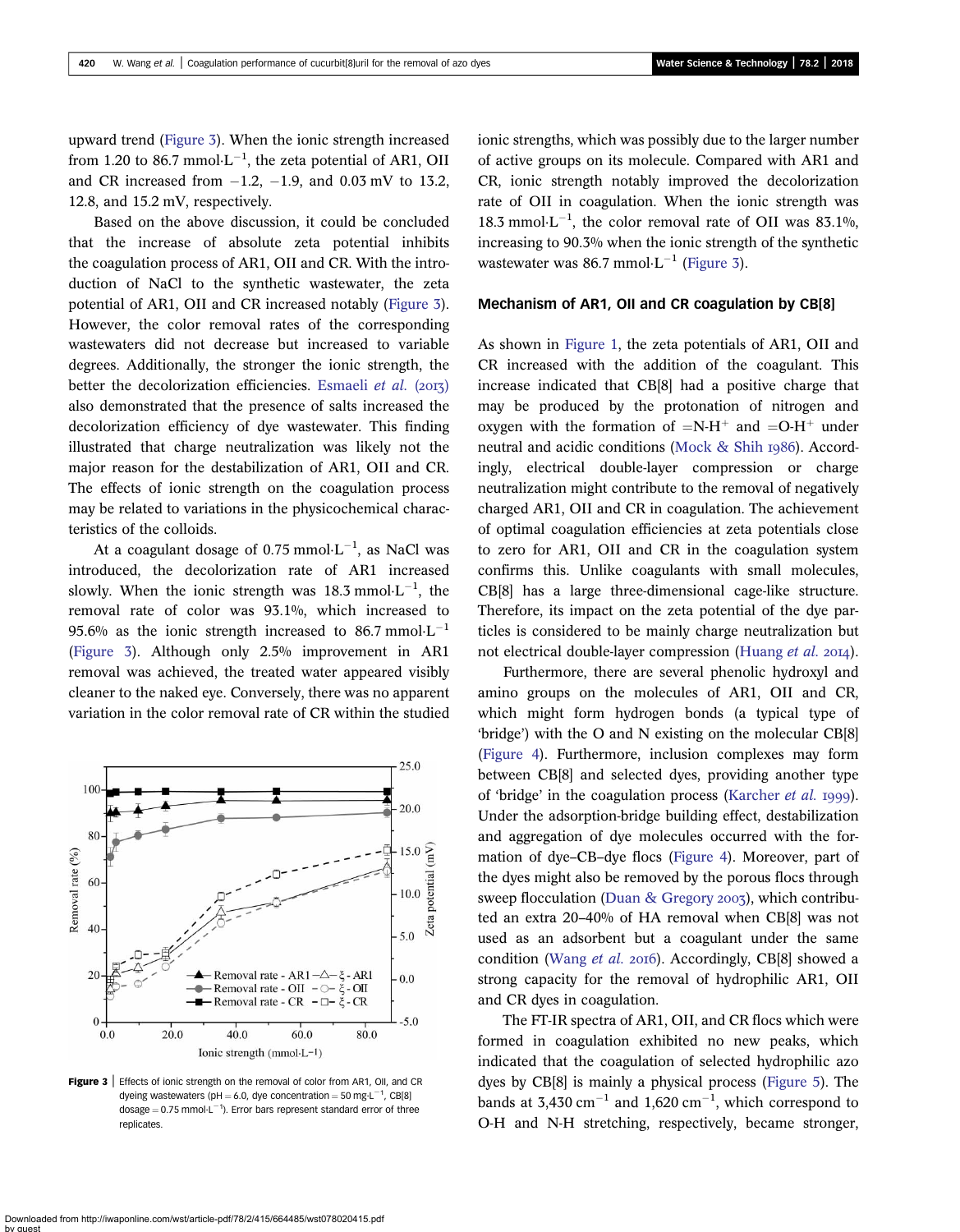<span id="page-6-0"></span>

Figure 4 | Possible coagulation mechanism of CB[8] for the removal of AR1, OII, and CR. The lines at both ends of the schematic structure of CB[8] represent the adsorption points contributed by oxygen; two dash lines in the middle represent adsorption points contributed by nitrogen. R and R' in the dye molecule represent aromatic structures.

indicating that the oxygen and nitrogen in CB[8] formed hydrogen bonds with the phenolic hydroxyl (-OH) and  $-NH<sub>2</sub>$  groups on AR1, OII, and CR molecules after coagulation. Under basic conditions, the amount of protonated – OH was relatively low, thus inhibiting the adsorption of dyes on CB[8], which is inconsistent with the results presented in [Figure 2.](#page-4-0)

It should be noted that by applying charge neutralization and adsorption-bridge building theory, it is still difficult to explain the enhanced decolorization efficiency of the synthetic wastewater with increasing ionic strength. Such enhancement may be related to the influence of ionic strength on the physicochemical properties of the reaction system. [Karcher](#page-7-0) et al. (1999) found that the solubility of CB[6] in the aqueous phase increased with the addition of sodium salts, which may be explained by the fact that the thickness of the CB[6] hydration shell was reduced with the addition of salts. In addition to electrostatic repulsion, steric hindrance caused by the existence of the hydration shell also facilitated the stability of hydro-philic colloids [\(Edzwald & Haarhoff](#page-7-0) 2011). Similarly, at high ionic strengths, the thickness of the hydration shell would also be reduced to become conducive for the destabilization of AR1, OII, and CR.

Based on the above analysis, it could be concluded that, in addition to CB[8] dosage, pH, and ionic strength, the quantities of active groups and dye molecular size may also affect the coagulation performance of CB[8]. Of the



Figure 5 | FT-IR spectrums of AR1, OII, CR, and their corresponding flocs formed in coagulation at pH 6.0.

three studied hydrophilic azo dyes, CR had the largest molecular weight and the most active groups  $(-NH<sub>2</sub>)$  that could form hydrogen bonds with CB[8] [\(Table 1](#page-2-0)), which led to the highest color removal rate and least influence of pH in the coagulation process. Although the coagulation performance of CB[8] varied with the structure of azo dyes, and chemical sludge disposal and economic costs were not considered, this study does provide an alternative method for the coagulation of AR1, OII, and CR wastewaters in a wide pH range.

## CONCLUSIONS

Dye wastewater has attracted considerable attention because of its wide range of pH and high content of salts. In this study, the coagulation performance of CB[8] for the removal of color from AR1, OII and CR synthetic wastewaters was investigated. At a given coagulant dosage, the optimum color removal was reached when the zeta potential of the selected dyes was close to 0 mV. Compared with alum, the removal rate of color by CB[8] was less affected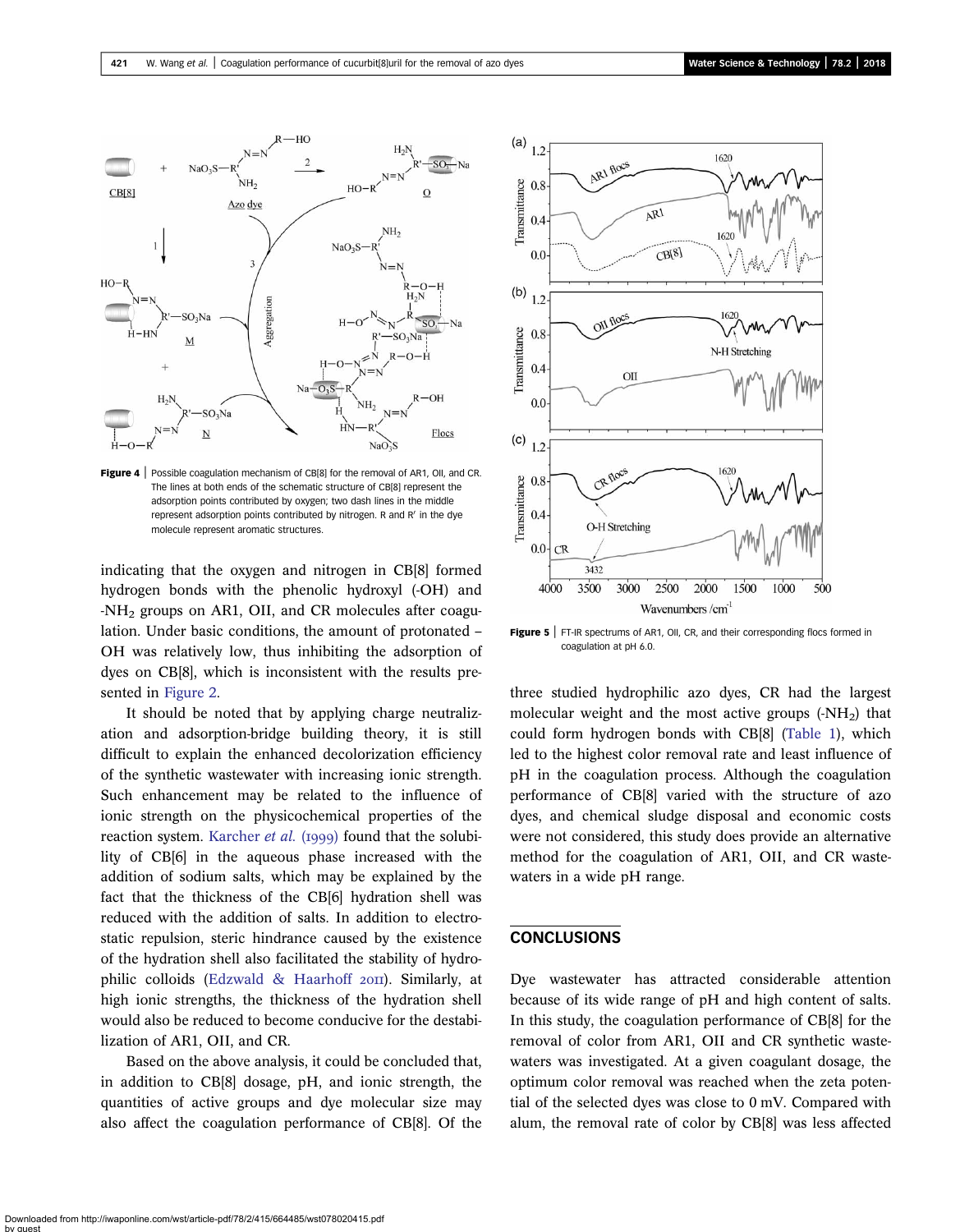<span id="page-7-0"></span>by solution pH. Increases in ionic strength reduced the thickness of the hydrate sphere surrounding the dye molecules and, thus, led to the enhanced removal of color in coagulation. Findings also showed that the removal of AR1, OII and CR primarily depended on the bridging effects of hydrogen bonds and inclusion complexes formed between the dye molecules and CB[8]. Because of the existence of such adsorption bridging actions, positive charges on the molecules of CB[8] could neutralize the negative charges on the dye molecules under acidic conditions. The relatively larger molecular weight and more active substituent groups of CR compared with AR1 and OII enabled its highest removal rate under the same coagulation conditions. Although the coagulation performance of CB[8] varied with the structure of azo dyes, a high color removal efficiency could be achieved without pH adjustment, which enabled CB[8] to be used as an alternative coagulant for the treatment of dye wastewater.

## ACKNOWLEDGEMENTS

This research was supported by the National Natural Science Foundation of China (No. 21007050), the Defense and Military Research Projects (J20161115), the Science and Technology Overall Plan of Shaanxi Province (No. 2016KTCG01-17), the Science and Technology Nova Program of Shaanxi (No. 2014KJXX-66), and the Natural Science Foundation of Shaanxi (No. 2009JQ7001).

## **REFERENCES**

- Al-Degs, Y. S., El-Barghouthi, M. I., El-Sheikh, A. H. & Walker, G. M. 2008 [Effect of solution pH, ionic strength, and](http://dx.doi.org/10.1016/j.dyepig.2007.03.001) [temperature on adsorption behavior of reactive dyes on](http://dx.doi.org/10.1016/j.dyepig.2007.03.001) [activated carbon](http://dx.doi.org/10.1016/j.dyepig.2007.03.001). Dyes and Pigments 77 (1), 16–23.
- Bi, Q., Hu, Y. P., Yang, Q., Ma, C. L. & Li, D. L. 2007 Two-step approach for cucurbit[n]uril compound separating by water and hydrochloric acid. Chinese Journal of Organic Chemistry 27 (7), 880–884.
- Buschmann, H. J., Gardberg, A. & Schollmeyer, E. Decoloration of textile wastewater through formation of inclusion complexes with dyes. Part 6. Textilveredelung 29, 58–60.
- Cao, H. L., Cai, F. Y., Huang, H. B., Karadeniz, B. & Lü, J. [Polyoxometalate-cucurbituril molecular solid as](http://dx.doi.org/10.1016/j.inoche.2017.08.021) [photocatalyst for dye degradation under visible light](http://dx.doi.org/10.1016/j.inoche.2017.08.021). Inorganic Chemistry Communications 84, 164–167.
- Chen, T., Gao, B. & Yue, Q. 2010 [Effect of dosing method and pH](http://dx.doi.org/10.1016/j.colsurfa.2009.12.008) [on color removal performance](http://dx.doi.org/10.1016/j.colsurfa.2009.12.008). Colloids and Surfaces A 355, 121–129.
- Duan, J. M. & Gregory, J. 2003 [Coagulation by hydrolysing metal](http://dx.doi.org/10.1016/S0001-8686(02)00067-2) [salts](http://dx.doi.org/10.1016/S0001-8686(02)00067-2). Advances in Colloid and Interface Science 100, 475–502.
- Edzwald, J. K. & Haarhoff, J. 2011 [Seawater pretreatment for](http://dx.doi.org/10.1016/j.watres.2011.08.014) [reverse osmosis: chemistry, contaminants, and coagulation](http://dx.doi.org/10.1016/j.watres.2011.08.014). Water Research 45 (17), 5428–5440.
- Esmaeli, A., Jokar, M., Kousha, M., Daneshvar, E., Zilouei, H. & Karimi, K. 2013 [Acidic dye wastewater treatment onto a](http://dx.doi.org/10.1016/j.cej.2012.11.038) marine macroalga, [Nizamuddina zanardini](http://dx.doi.org/10.1016/j.cej.2012.11.038) (Phylum: [Ochrophyta\).](http://dx.doi.org/10.1016/j.cej.2012.11.038) Chemical Engineering Journal 217, 329–336.
- Gu, Z. M., Wang, X. R., Gu, X. Y. & Cao, X. D. Characterization of humic acid extracted from different soils by Fourier transform infrared spectrometry and nuclear magnetic resonance spectroscopy. Chinese Journal of Analytical Chemistry 28 (3), 314–317.
- Han, G., Liang, C. Z., Chung, T. S., Weber, M., Staudt, C. & Maletzko, C. 2016 [Combination of forward osmosis \(FO\)](http://dx.doi.org/10.1016/j.watres.2016.01.031) [process with coagulation/flocculation \(CF\) for potential](http://dx.doi.org/10.1016/j.watres.2016.01.031) [treatment of textile wastewater.](http://dx.doi.org/10.1016/j.watres.2016.01.031) Water Research 91, 361–370.
- Huang, X., Gao, B., Wang, Y., Yue, Q., Li, Q. & Zhang, Y. [Coagulation performance and flocs properties of a new](http://dx.doi.org/10.1016/j.cej.2014.02.018) [composite coagulant: Polytitanium](http://dx.doi.org/10.1016/j.cej.2014.02.018)–silicate–sulfate. Chemical Engineering Journal 245, 173–179.
- Karcher, S., Kornmüller, A. & Jekel, M. 1999 [Effects of alkali and](http://dx.doi.org/10.1002/(SICI)1521-401X(199901)27:1%3C38::AID-AHEH38%3E3.0.CO;2-U) [alkaline-earth cations on the removal of reactive dyes with](http://dx.doi.org/10.1002/(SICI)1521-401X(199901)27:1%3C38::AID-AHEH38%3E3.0.CO;2-U) [cucurbituril](http://dx.doi.org/10.1002/(SICI)1521-401X(199901)27:1%3C38::AID-AHEH38%3E3.0.CO;2-U). Acta Hydrochimica et Hydrobiologica 27 (1), 38–42.
- Karcher, S., Kornmüller, A. & Jekel, M. 2001 [Cucurbituril for water](http://dx.doi.org/10.1016/S0043-1354(01)00038-0) [treatment. Part I: solubility of cucurbituril and sorption of](http://dx.doi.org/10.1016/S0043-1354(01)00038-0) [reactive dyes.](http://dx.doi.org/10.1016/S0043-1354(01)00038-0) Water Research 35 (14), 3309–3316.
- Kim, T. H., Park, C., Yang, J. & Kim, S. 2004 [Comparison of](http://dx.doi.org/10.1016/j.jhazmat.2004.04.008) [disperse and reactive dye removals by chemical coagulation](http://dx.doi.org/10.1016/j.jhazmat.2004.04.008) [and Fenton oxidation](http://dx.doi.org/10.1016/j.jhazmat.2004.04.008). Journal of Hazardous Materials 112 (1–2), 95–103.
- Merzouk, B., Gourich, B., Madani, K., Vial, C. & Sekki, A. [Removal of a disperse red dye from synthetic wastewater by](http://dx.doi.org/10.1016/j.desal.2011.01.029) [chemical coagulation and continuous electrocoagulation.](http://dx.doi.org/10.1016/j.desal.2011.01.029) [A comparative study](http://dx.doi.org/10.1016/j.desal.2011.01.029). Desalination 272 (1–3), 246–253.
- Mock, W. L. & Shih, N. Y. 1986 [Structure and selectivity in host](http://dx.doi.org/10.1021/jo00373a018)[guest complexes of cucurbituril](http://dx.doi.org/10.1021/jo00373a018). Journal of Organic Chemistry 51 (23), 4440–4446.
- Nguyen, T. A. & Juang, R. S. 2013 [Treatment of waters and](http://dx.doi.org/10.1016/j.cej.2012.12.102) [wastewaters containing sulfur dyes: a review.](http://dx.doi.org/10.1016/j.cej.2012.12.102) Chemical Engineering Journal 219, 109–117.
- Pefferkorn, E. 2006 [Clay and oxide destabilization induced by](http://dx.doi.org/10.1016/j.cis.2006.01.003) [mixed alum/macromolecular flocculation aids.](http://dx.doi.org/10.1016/j.cis.2006.01.003) Advances in Colloid and Interface Science 120 (1–3), 33–45.
- Ramavandi, B., Farjadfard, S. & Ardjmand, M. 2014 [Mitigation of](http://dx.doi.org/10.1016/j.jece.2014.07.023) [orange II dye from simulated and actual wastewater using](http://dx.doi.org/10.1016/j.jece.2014.07.023) [bimetallic chitosan particles: continuous flow fixed-bed](http://dx.doi.org/10.1016/j.jece.2014.07.023) [reactor.](http://dx.doi.org/10.1016/j.jece.2014.07.023) Journal of Environmental Chemical Engineering 2 (3), 1776–1784.
- Shi, B. Y., Li, G. H., Wang, D. S., Feng, C. H. & Tang, H. X. [Removal of direct dyes by coagulation: the performance of](http://dx.doi.org/10.1016/j.jhazmat.2006.09.076) [preformed polymeric aluminum species.](http://dx.doi.org/10.1016/j.jhazmat.2006.09.076) Journal of Hazardous Materials 143, 567–574.